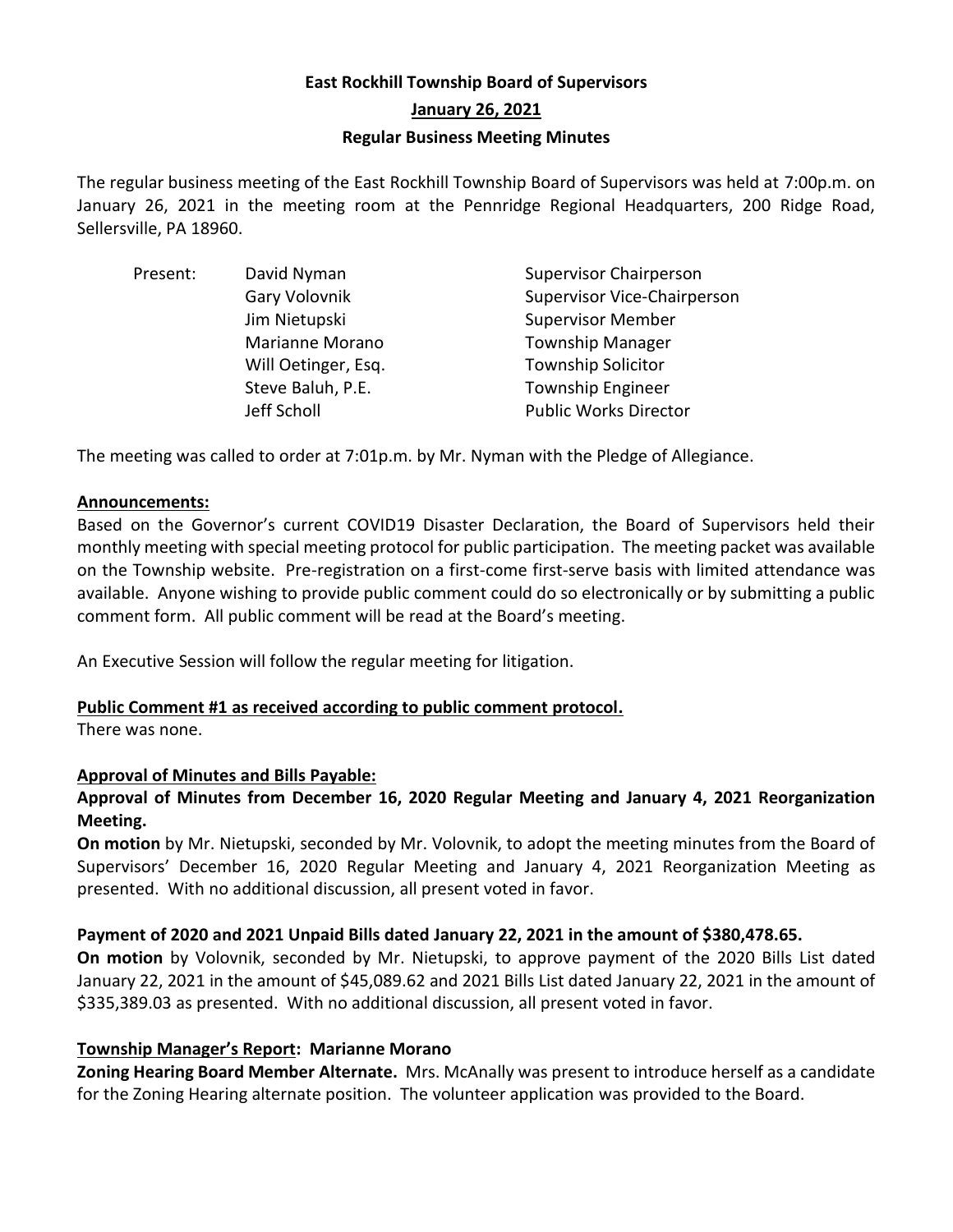**On motion** by Mr. Nietupski, seconded by Mr. Volovnik, to appoint Patricia McAnally as a Zoning Hearing Board Alternate. With no additional discussion, all present voted in favor.

### **Final Approval of 2021 Projects.**

**On motion** by Mr. Volovnik, seconded by Mr. Nietupski, to grant final approve of 2021 projects as presented. With no additional discussion, all present voted in favor.

**2020 Manger Overview.** Mrs. Morano cited her 2020 Overview which had been provided to the Board of Supervisors and in the public packets. The report is posted to the Township website.

**On motion** by Mr. Nietupski, seconded by Mr. Volovnik, to approve the Township Manager Report. With no additional discussion, all present voted in favor.

## **Public Works Report: Jeff Scholl**

Mr. Scholl updated the Board on Public Works activities as of January 21, 2021. Of note, the 2002 truck was sold on Municibid in the amount of \$13,050.00. The report is on file.

**On motion** by Mr. Nietupski, seconded by Mr. Volovnik, to approve the Township Public Works Report. With no additional discussion, all present voted in favor.

## **Township Engineer Report: Steve Baluh, P.E.**

**Select East Rockhill.** Mr. Brian Grant, Select Properties was present. Of note, after plan recordation lot 6 will be sold however the trail is still viable; Lot 1 is no longer restricted from future development and will be part of the future development; if Lot 4 and Lot 5 structures will remain is unknown; and since the last plan review, PFAS has been discovered in the vicinity and extending public water to Old Bethlehem Pike will be part of the discussion with the larger development plan to be submitted to Planning Commission with the 198-unit development.

**On motion** by Mr. Nietupski, seconded by Mr. Volovnik, to approve revised final Subdivision plan dated January 19, 2021 as presented. With no additional discussion, all present voted in favor.

**Municipal Office Addition / Renovation Update.** Mr. Baluh updated the Board, stating that the Municipal office renovations are anticipated to be completed prior to the February 23, 2021 Supervisor meeting. **On motion** by Mr. Nietupski, seconded by Mr. Volovnik, ratifying the general contractor change orders for access to HVAC system in the amount of \$4,549.93 and for dais height reduction not to exceed \$25,500.00, and authorizing electrical change orders for light fixtures and dais receptacles in the total amount of \$2,423.00 as presented. With no additional discussion, all present voted in favor.

#### **Release of Escrow Vouchers.**

**On motion** by Mr. Volovnik, seconded by Mr. Nietupski, to approve the Woods Edge Subdivision Voucher Number 19 payable to Lynn Builders, LLC in the amount of \$9,180.00 for trees and as-builts as presented. With no additional discussion, all present voted in favor.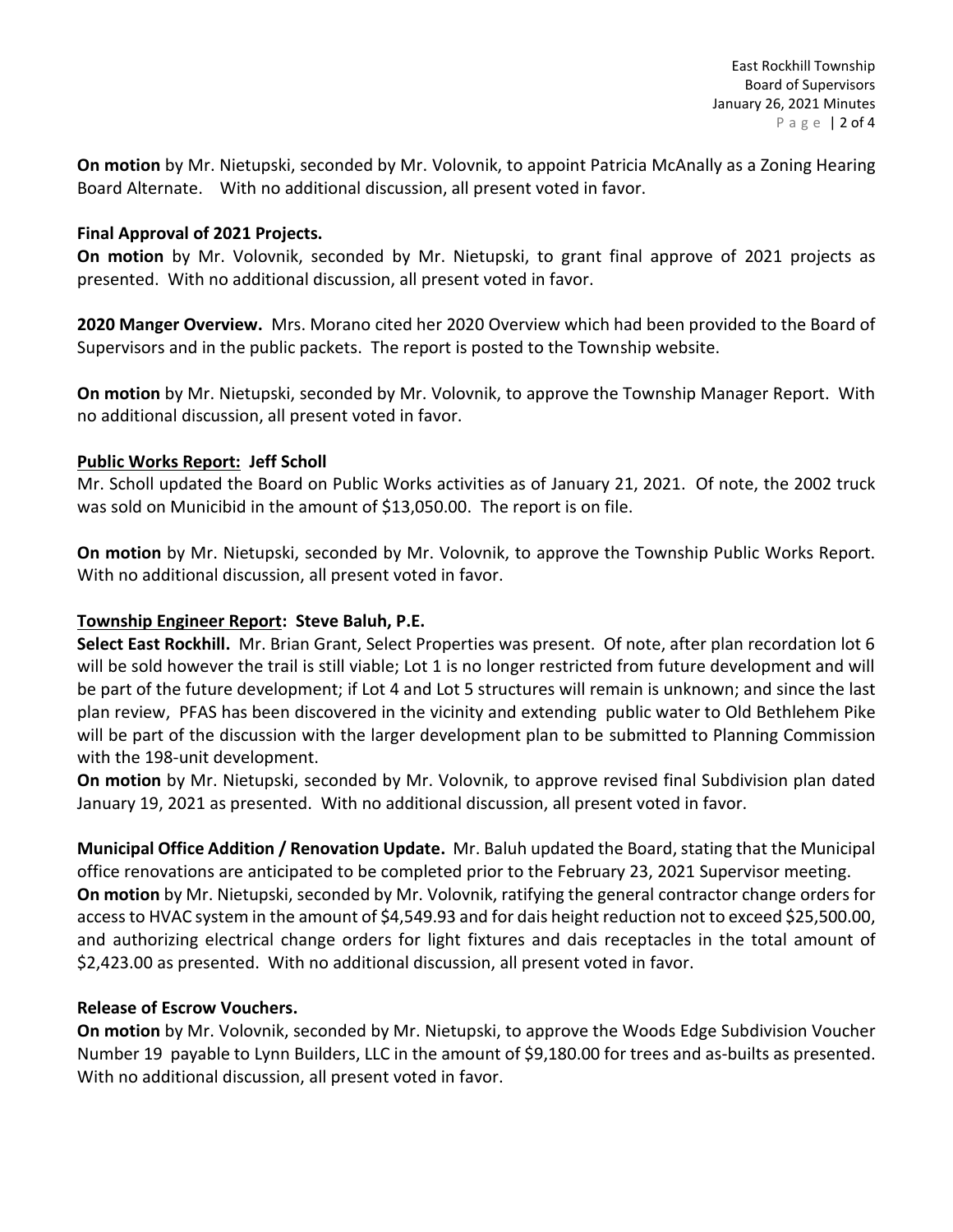**Extension Request.** Green Ridge Estates West Subdivision extension to April 1, 2021 has been acknowledged.

**On motion** by Mr. Volovnik, seconded by Mr. Nietupski, to accept the Township Engineer's report. With no additional discussion, all present voted in favor.

## **Township Solicitor Report: Will Oetinger, Esq.**

**Proposal of Addition to Haycock Agricultural Security Area.** A request has been received from Haycock Township to add 131.52 acres into the Haycock Agricultural Security Area on behalf of TOHI LLC and Axe Handle LLC owned by Shawn Touhill at 4610 Axe Handle Road and Richlandtown Road (tax map parcels 12-006-041; 12-006-042; 12-006-040; 12-006-039). It was noted the parcels have an existing conservation easement which totals 132.0445 acres. The consensus of the Board was to have staff inspect the property, including the conservancies to assure compliance with the conservation easement and Mr. Nietupski. The request will be reviewed by Planning Commission, with a public hearing advertised and a mailing to neighboring properties. It was noted that if approved the property could be an intense agricultural use with no protection for neighbors.

**On motion** by Mr. Nietupski, seconded by Mr. Volovnik, to acknowledge the proposal and authorize advertisement of the proposed addition of 131.52 acres into the Haycock Agricultural Security Area as presented. With no additional discussion, all present voted in favor.

**On motion** by Mr. Volovnik, seconded by Mr. Nietupski, to accept the Township Solicitor's report. With no additional discussion, all present voted in favor.

## **Board and Commission Reports**

## **Planning Commission: David Nyman**

Mr. Nyman shared highlights of the 2020 Annual Planning Commission Report.

## **Pennridge Regional Police Department: Officer DiGiovanni**

Officer DiGiovanni shared the December 2020 Pennridge Regional Police activity report. The report is on file.

## **Pennridge Wastewater Treatment Authority: David Nyman**

Mr. Nyman shared the January 25, 2021 meeting report. Of note, the Board reorganized with no changes, resolutions were adopted for an increase in industrial pretreatment use fees and an updated employee handbook. The November 2020 minutes and flows were provided to the Board.

**On motion** by Mr. Nietupski, seconded by Mr. Volovnik, to accept the Planning Commission, Police Department and Pennridge Wastewater Treatment Authority reports. With no additional discussion, all present voted in favor.

## **Department and Emergency Services Reports**

**On motion** by Mr. Volovnik, seconded by Mr. Nietupski, to acknowledge receipt of the Department and Emergency Services reports. With no additional discussion, all present voted in favor.